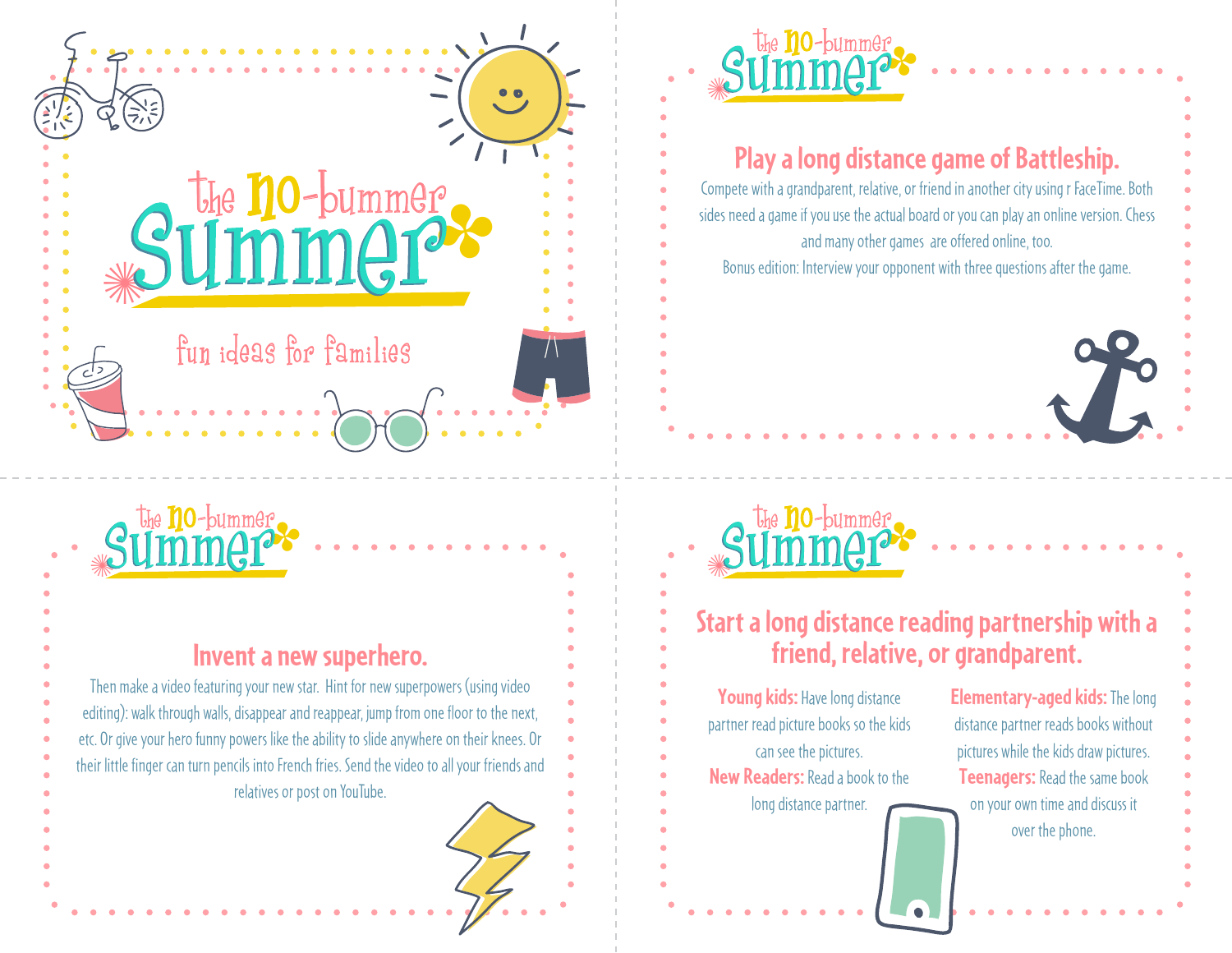

## **Make up your own bingo games.**

Think of money principles, extended family names, countries of the world and capitals, Bible verses and references, names of Jesus. You'll need between 40-50 items. Then fill in bingo cards randomly with 24 of those items. (Center square is free.) Put the 40-50 items on separate slips of paper. Draw them randomly. Give a clue of what the item is and players place a penny or a goldfish on the corresponding answer (if it's on their card). A blank Bingo card pdf is included on the last page of this printable to help you get started.



#### **Read a children's book and then make a video of it.**

One person reads the book (dramatically). Another captures the video. Others act it out. Costumes are optional. Real or stuffed animals can play cameos—or be the star!



## **Experiment with paper airplane designs.**

Have contests between your airplanes for the one that flies the straightest, longest, or farthest. Have other contests for the smallest airplane, biggest, or most creative. Get your stopwatch and tape measure ready.

#### $\frac{1}{2}$ ✺ the **no**-bummer

#### **Make stop action videos with legos.**

You'll need a tripod for the camera/phone. Put together your Lego set/. Then place your people. Run the video 1 second and stop. (The time will vary.) Then move your people just a little-—one step for instance. Then run the video 1 more second and stop. Continue until your scene is finished. More instructions and examples are available online. It takes a lot of patience, but the results are really cool.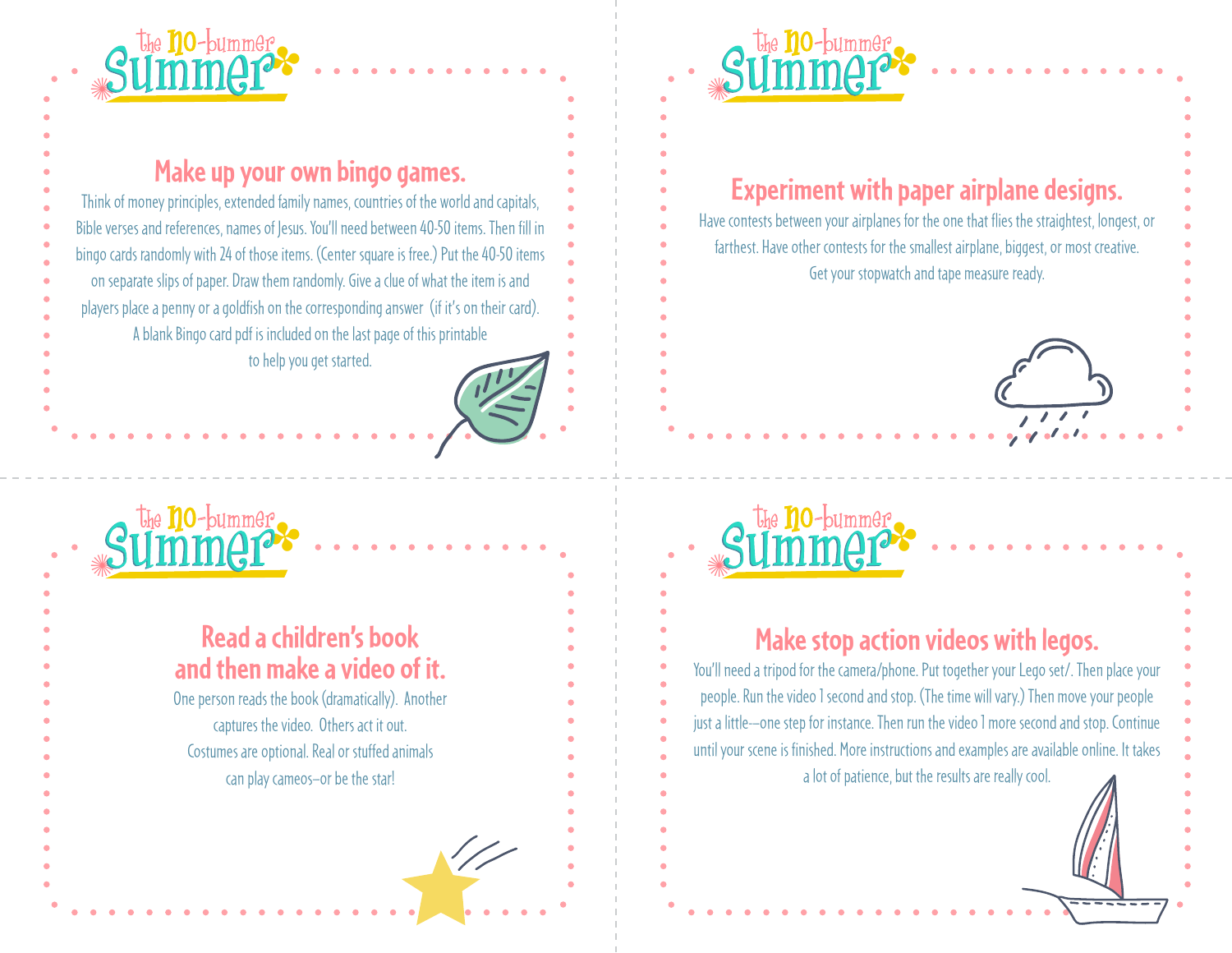

**Do a photo of the day or week exchange.** 

Ask a grandparent, friend, or relative to participate. These could be all selfies with perhaps a funny hat, glasses, or other props and disguises.

### $\frac{1}{2}$ ✺ the **no**-bumme<u>r</u>

**Make your own PVC marshmallow shooters.**  You can find simple to complicated designs online or invent your own. (An adult may need to cut the PVC to the right lengths.) Have a war with your family, friends, or neighbors. (Goggles recommended.) Or you can have shooting competitions with stacked plastic cups or other objects to knock down.



## **Have a giant water fight.**

Invite your friends and neighbors. Swimming goggles recommended. Use squirt guns, plastic cups, sprinklers, water balloons, etc. Fill buckets to have water readily available when needed. Winners are the people who stay the dries. Or, better yet, get the wettest.

### $\frac{1}{2}$ ✺ the **no**-bumme<u>r</u>

## **Learn magic tricks from videos or books.**

Put on a performance for other kids. Card tricks are a great place to start. Can they guess how you do it? The more your practice and perfect your tricks, the more people you'll fool! When you get good at this, you may even try to make up your own tricks.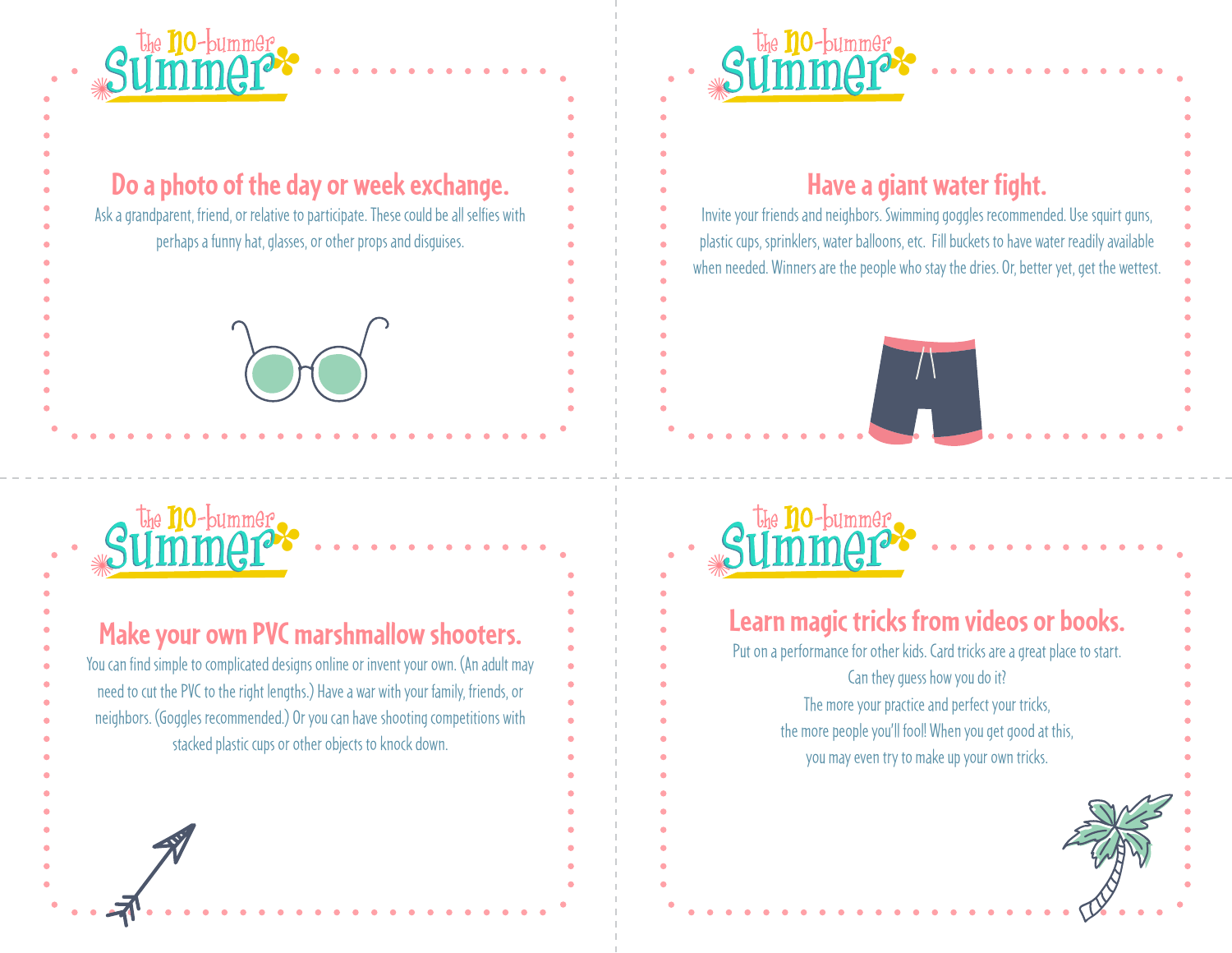

## **Host a karaoke night.**

Free online karaoke is available. Think spotlights (flashlights), smoke (dry ice), etc. The more dramatic, the better.



### $\frac{1}{2}$ ✺ the **no**-bumme<u>r</u>





## **Put on a dance contest.**

Include all the neighbor kids or other friends.



# **Go camping in a friend or relative's living room.**

 $\frac{1}{2}$ 

the **no**-bumme<u>r</u>

✺

(With their permission, of course). Tent sleeping bags, flashlights needed. Tell funny stories. Sing songs. Eat camp food like s'mores roasted in the oven. No electronics.

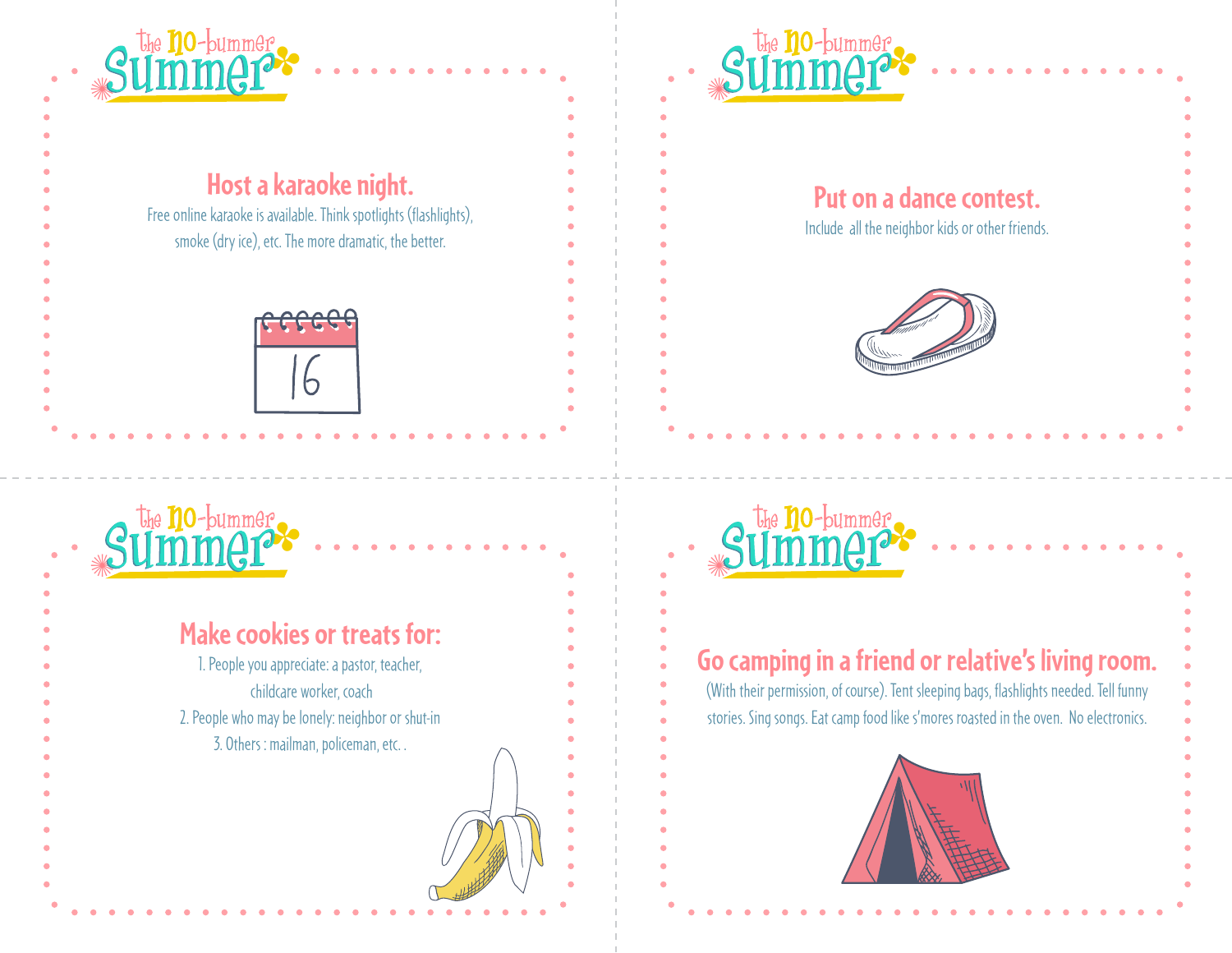

## **Watch your friends and cheer them on!**

DOO<br>DOO<br>DOO

What sports do your friends play? Do you have friends that play music, dance, or act? Go to their event and let them know you think they're great. Take them out for pizza afterwards to celebrate. .

### $\frac{1}{2}$ ✺ the **no**-bumme<u>r</u>

| Take some time to love your neighbor.                                                                                                        |
|----------------------------------------------------------------------------------------------------------------------------------------------|
| <b>Trashcan Boomerang:</b> After the garbage truck comes on trash day,                                                                       |
| pull all the trashcans on your street back to the house.<br>Leave a note for your neighbors telling them you're glad they're your neighbors. |
| <b>Dash for Trash:</b> See who can pick up                                                                                                   |
| the most trash in your neighborhood.                                                                                                         |
| <b>Smoothie Greetings: Make a smoothie</b>                                                                                                   |
| and deliver it to a neighbor.                                                                                                                |
|                                                                                                                                              |



## **Wash cars for free.**

Collect donations for a special cause or do it just for fun. (Some people may still think there's a catch. Watch their surprise when they find out someone's really doing it for free!)





## **Catch fireflies in a jar.**

See who can catch the most. Name each lightning bug. Watch them glow and then let them go.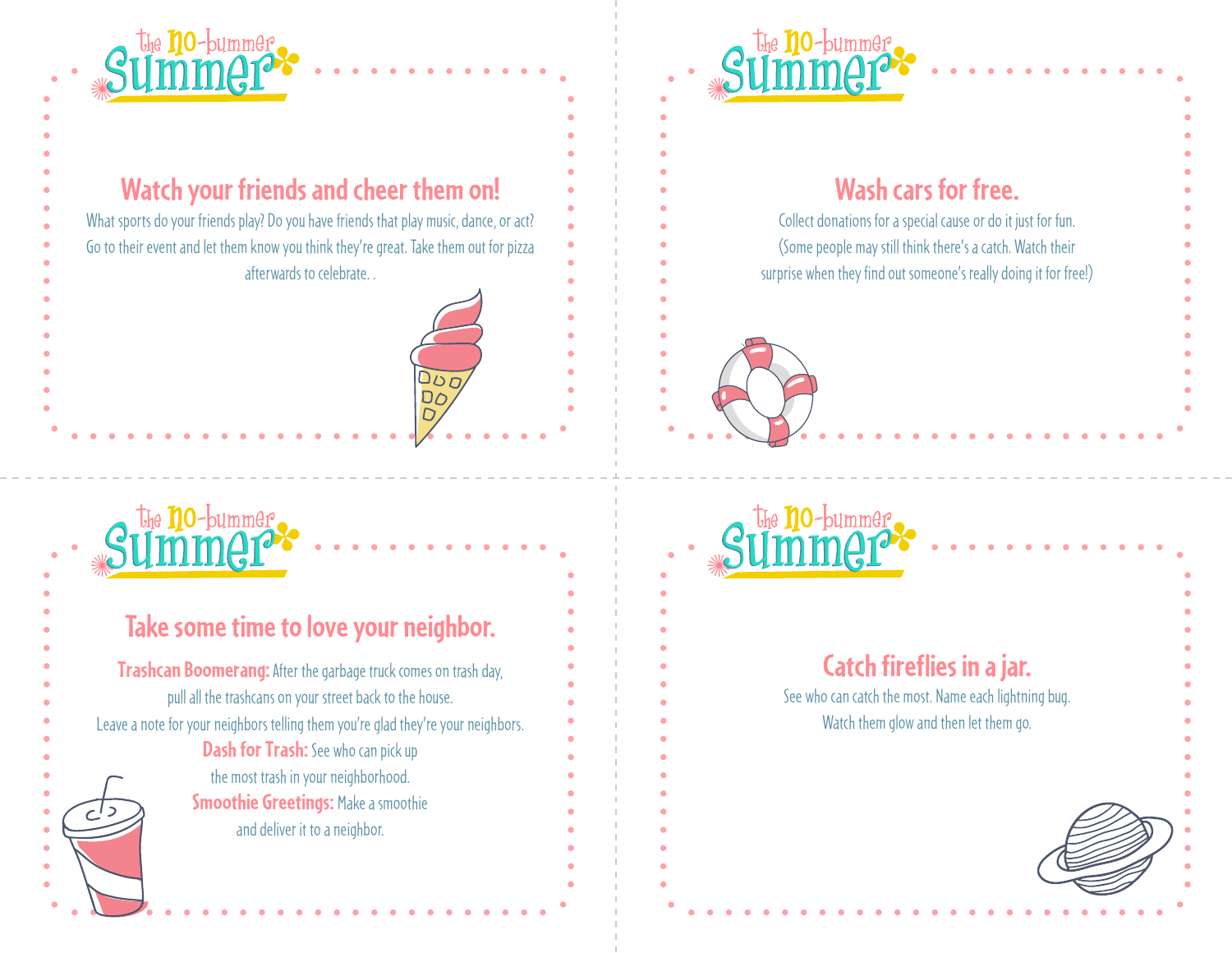



## **Have a popcorn throwing fight.**





## **Play sardines.**

Sardines is like Hide and Seek, except in reverse. One person hides while everyone else covers their eyes and counts. T hen everyone tries to find the person that hid. When someone finds the hider, they also hide in the same spot. This continues until the last person finds where everyone else is hiding. (Hint: They're packed in and probably giggling.)



the no-bummer

✺

## **Go Christmas caroling at friends' or neighbors' houses in July.**

 $\frac{1}{2}$ 

Appropriate hats set the atmosphere even if the weather doesn't. Share some Christmas treats with them. (Who says you can only enjoy Christmas music and treats once a year?)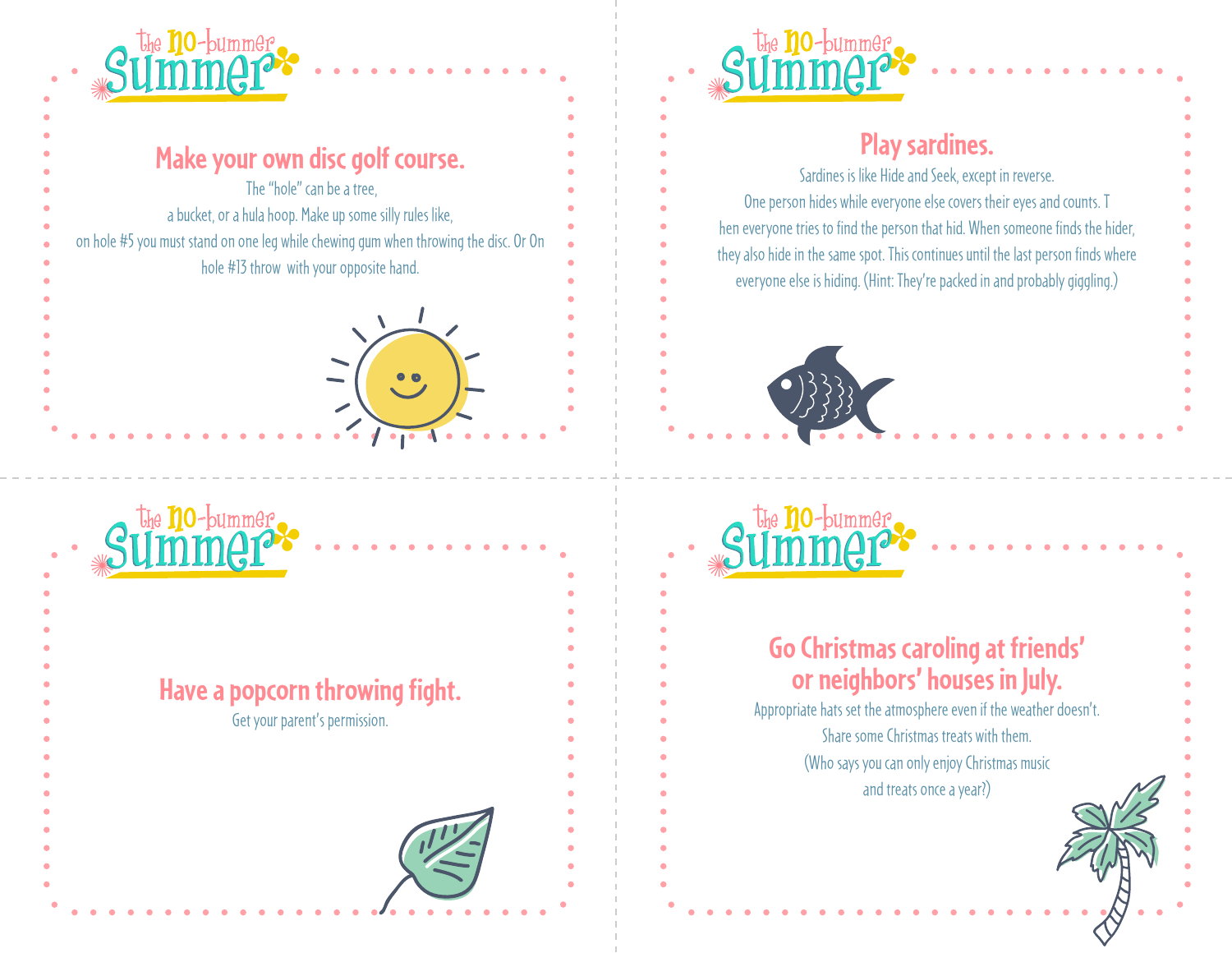